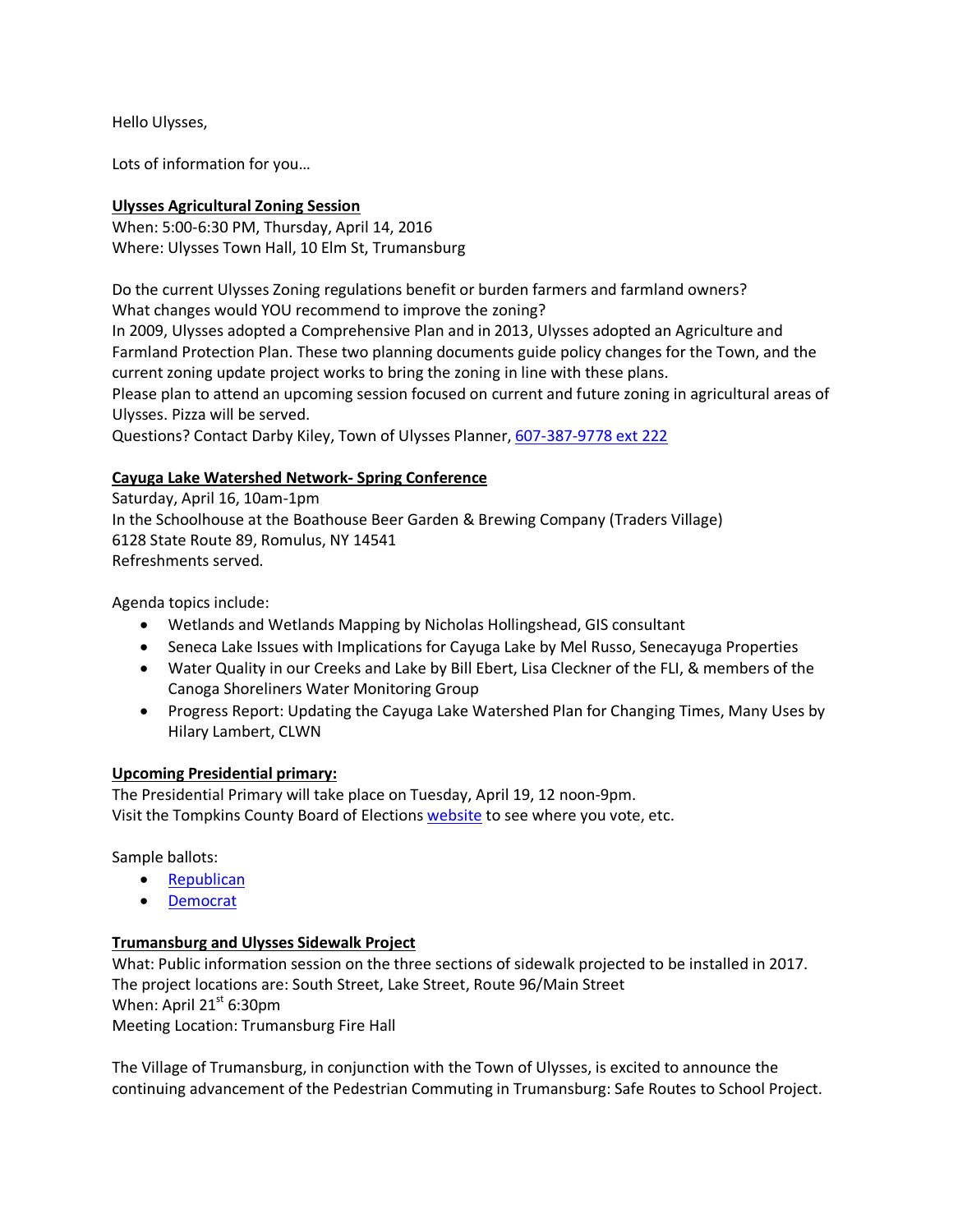The entire community is invited to attend the upcoming public information session on April 21<sup>st</sup> at 6:30pm at the Trumansburg Fire Hall.

The preliminary design for each section of the sidewalk project will be presented by the design consulting team of Fisher Associates, Trowbridge Wolf Michaels Landscape Architects, and Prudent Engineering.

This will serve as another opportunity for residents to provide input and to learn about the design. Anyone and everyone are welcomed to attend.

Please direct questions to: Project Manager, Rick Bennett, [rbennett@fisherassoc.com](mailto:rbennett@fisherassoc.com) or [585.334.1310](tel:585.334.1310%20ext.%20312)  [ext. 312](tel:585.334.1310%20ext.%20312)

For more information: <http://trumansburg-ny.gov/> <http://www.ulysses.ny.us/pages/current-issues/94/sidewalk-project-update/>

Background: This federal-aid project will improve pedestrian accommodations and safety within the Village and Town, and is comprised of three new sections of sidewalk: 1) Approx. 715 feet of sidewalk on Lake St from Main St to the Trumansburg Creek Bridge; 2) Approx. 2,847 feet of sidewalk on South St from Whig St to Tamarack Lane; and 3) Approx. 1,481 feet of sidewalk on Main St./Route 96 from the Fairgrounds to the Shur Save. The Consulting Team of Fisher Associates, Trowbridge Wolf Michaels Landscape Architects, and Prudent Engineering has been selected to complete the design for this project.

## **Waterburg Bridge replacement & South Street erosion- updates from Tompkins County**

View the information on our website [here.](http://www.ulysses.ny.us/pages/current-issues/104/waterburg-bridge-update/)

**TCAT**

### **Falls Rd update**

### **Love your land? Come to a conservation workshop!**

If you own farmland or rural, relatively undeveloped land and have ever thought about protecting it, consider attending one of the two upcoming Conservation Workshops hosted by the Tompkins County Department of Planning.

• Farmland Protection Grant Program:

County Planner Scott Doyle and Elizabeth Newbold, land protection specialist of the Finger Lakes Land Trust, will provide information for farmers about the state's farmland protection grant program on

Tuesday, April 12 at 7pm in the Borg Warner Room of the Tompkins County Public Library

• Charitable Land Conservation Options Andy Zepp and Kris West of the Finger Lakes Land Trust will provide information about charitable land conservation options and their new, enhanced, tax incentives on Wednesday, May 11 at 7pm in the Borg Warner Room of the Tompkins County Public Library.